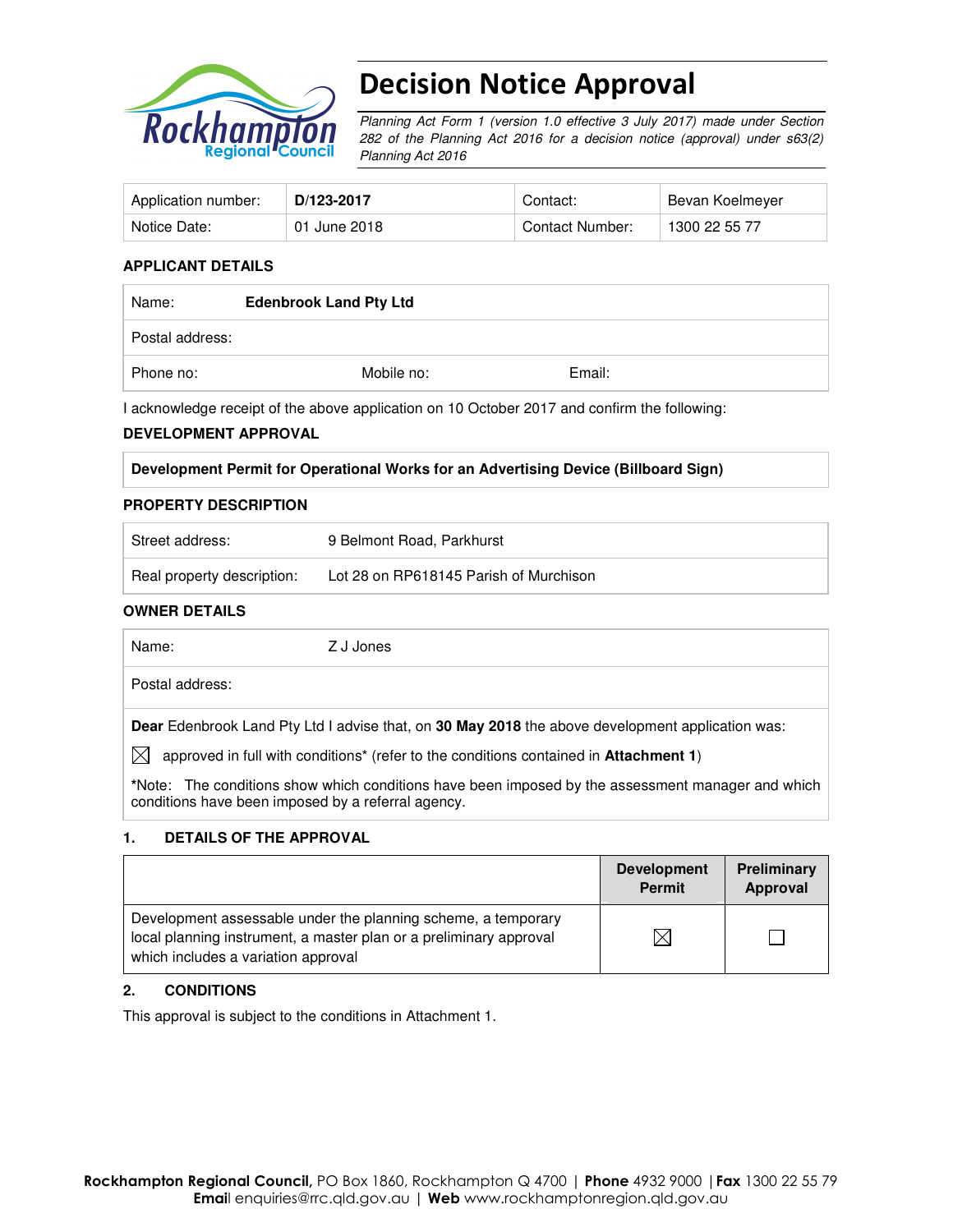## **3. FURTHER DEVELOPMENT PERMITS REQUIRED**

Please be advised that the following development permits are required to be obtained before the development can be carried out:

| Type of development permit required | Subject of the required development permit |
|-------------------------------------|--------------------------------------------|
| Building Works and                  |                                            |
| Road Reserve Works                  |                                            |

### **4. SUBMISSIONS**

Properly made submissions were  $\square$ /were not  $\square$  made in relation to the application.

## **5. REFERRAL AGENCIES NIL**

### **6. THE APPROVED PLANS**

#### **The approved development must be completed and maintained generally in accordance with the approved drawings and documents:**

| <b>Plan/Document Name</b>                                        | Prepared by            | Date         | Reference No.                  | Version/<br><u>Issue</u> |
|------------------------------------------------------------------|------------------------|--------------|--------------------------------|--------------------------|
| Proposed Estate Signage<br>(Site Plan)                           | Edenbrook Land Pty Ltd | 9 March 2018 | 6650-01-SIGN<br>(Sheet 1 of 2) | в                        |
| Proposed Estate Signage<br>(Perspective Views and<br>Elevations) | Edenbrook Land Pty Ltd | 9 March 2018 | 6650-01-SIGN<br>(Sheet 2 of 2) | в                        |

### **7. CURRENCY PERIOD FOR THE APPROVAL (S.85)**

The standard currency periods stated in section 85 of Planning Act 2016 apply to each aspect of development in this approval, if not stated in the conditions of approval attached.

### **8. STATEMENT OF REASONS**

| Description of the<br>development |     | The proposed development is for Operational Works for an Advertising Device<br>(Billboard Sign)                                                                                                                                                                                                                                                           |
|-----------------------------------|-----|-----------------------------------------------------------------------------------------------------------------------------------------------------------------------------------------------------------------------------------------------------------------------------------------------------------------------------------------------------------|
| <b>Reasons for Decision</b>       | (a) | The advertising device will not adversely impact on the visual amenity or<br>character of the built form, streetscape, locality and natural landscape<br>setting.                                                                                                                                                                                         |
|                                   | (b) | The advertising device will not adversely impact the safety and efficacy of<br>the vehicle and pedestrian network.                                                                                                                                                                                                                                        |
|                                   | (c) | Assessment of the development against the relevant zone purpose,<br>planning scheme codes and planning scheme policies demonstrates that<br>the proposed development will not cause significant adverse impacts on<br>the surrounding natural environment, built environment and infrastructure,<br>community facilities, or local character and amenity. |
|                                   | (d) | Despite non compliances with public notification procedures Council is<br>satisfied this did not adversely affect the awareness of the public of the<br>existence or nature of the application.                                                                                                                                                           |
|                                   | (e) | The proposed development does not compromise the relevant State<br>Planning Policy.                                                                                                                                                                                                                                                                       |
|                                   | (f) | On balance, the application should be approved because the<br>circumstances favour Council exercising its discretion to approve the<br>application even though the development does not comply with an aspect<br>of the assessment benchmarks.                                                                                                            |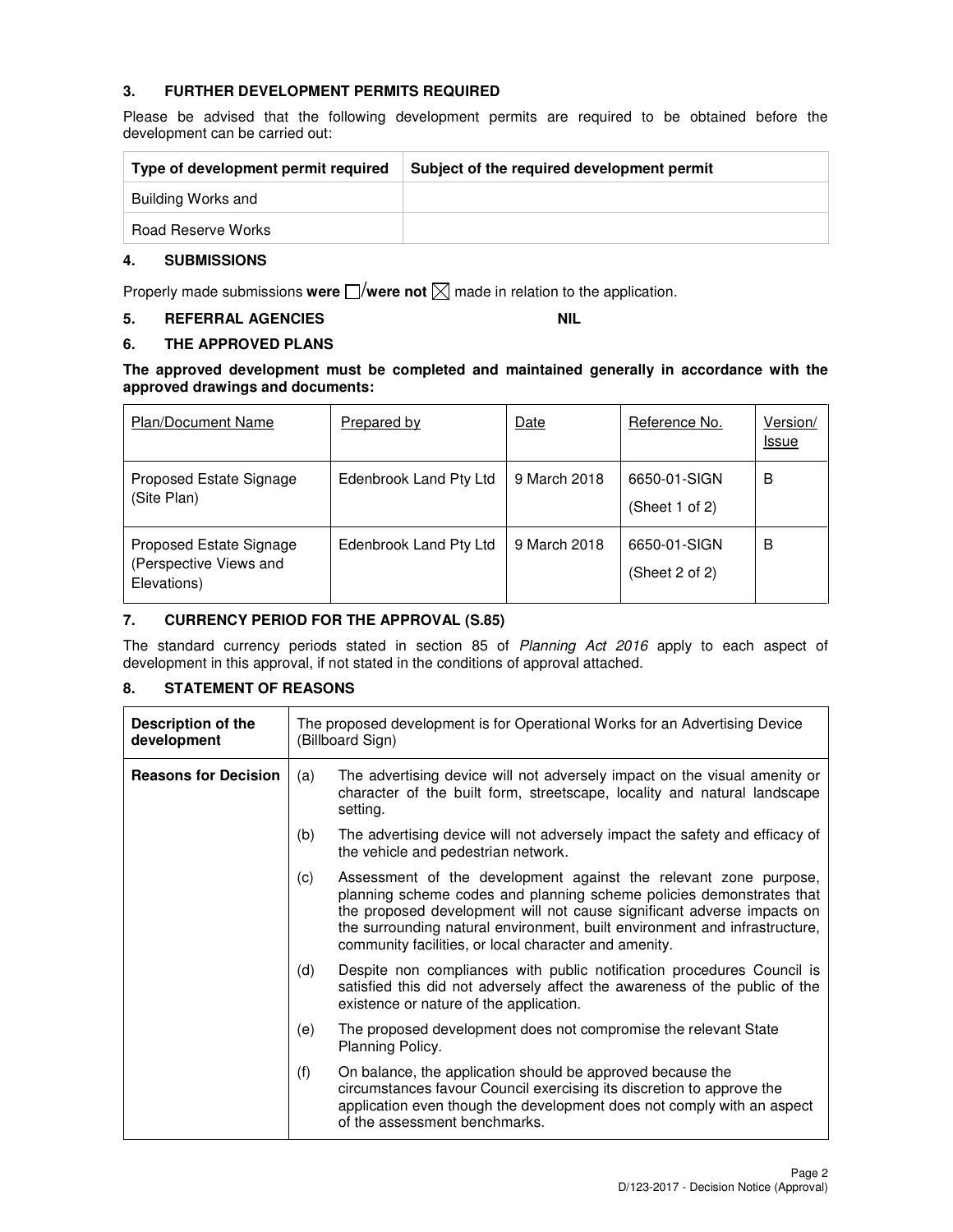| <b>Assessment</b><br><b>Benchmarks</b>                           | The proposed development was assessed against the following assessment<br>benchmarks:<br>Rural Residential Zone Code; and<br>$\bullet$<br>Advertising Devices Code. |                                                                                                                                                                                                                                                                |  |  |
|------------------------------------------------------------------|---------------------------------------------------------------------------------------------------------------------------------------------------------------------|----------------------------------------------------------------------------------------------------------------------------------------------------------------------------------------------------------------------------------------------------------------|--|--|
| <b>Compliance with</b><br><b>Assessment</b><br><b>Benchmarks</b> | The development was assessed against all of the assessment benchmarks<br>listed above and complies with all of these with the exception listed below.               |                                                                                                                                                                                                                                                                |  |  |
|                                                                  | <b>Assessment Benchmark</b>                                                                                                                                         | Reasons for the approval despite non-<br>compliance with benchmark                                                                                                                                                                                             |  |  |
|                                                                  | <b>Advertising Devices Code</b>                                                                                                                                     | The advertising device will not adversely impact<br>on the visual amenity or character of the built<br>form, streetscape, locality and natural landscape<br>setting. Furthermore the safety and efficacy of the<br>vehicle and pedestrian network is retained. |  |  |
| <b>Matters prescribed</b><br>by regulation                       |                                                                                                                                                                     | The State Planning Policy - Part $E_i$<br>The Central Queensland Regional Plan;<br>The Rockhampton Region Planning Scheme 2015.<br>The common material, being the material submitted with the application.                                                     |  |  |

## **9. RIGHTS OF APPEAL**

The rights of an applicant to appeal to a tribunal or the Planning and Environment Court against a decision about a development application are set out in chapter 6, part 1 of the Planning Act 2016. For particular applications, there may also be a right to make an application for a declaration by a tribunal (see chapter 6, part 2 of the Planning Act 2016).

### Appeal by an applicant

An applicant for a development application may appeal to the Planning and Environment Court against the following:

- the refusal of all or part of the development application
- a provision of the development approval
- the decision to give a preliminary approval when a development permit was applied for
- a deemed refusal of the development application.

An applicant may also have a right to appeal to the Development tribunal. For more information, see schedule 1 of the Planning Act 2016.

The timeframes for starting an appeal in the Planning and Environment Court are set out in section 229 of the Planning Act 2016.

**Attachment 2** is an extract from the Planning Act 2016 that sets down the applicant's appeal rights and the appeal rights of a submitter.

### **10. WHEN THE DEVELOPMENT APPROVAL TAKES EFFECT**

This development approval takes effect:

From the time the decision notice is given  $-$  if there is no submitter and the applicant does not appeal the decision to the court.

Or

When the submitter's appeal period ends  $-$  if there is a submitter and the applicant does not appeal the decision to the court.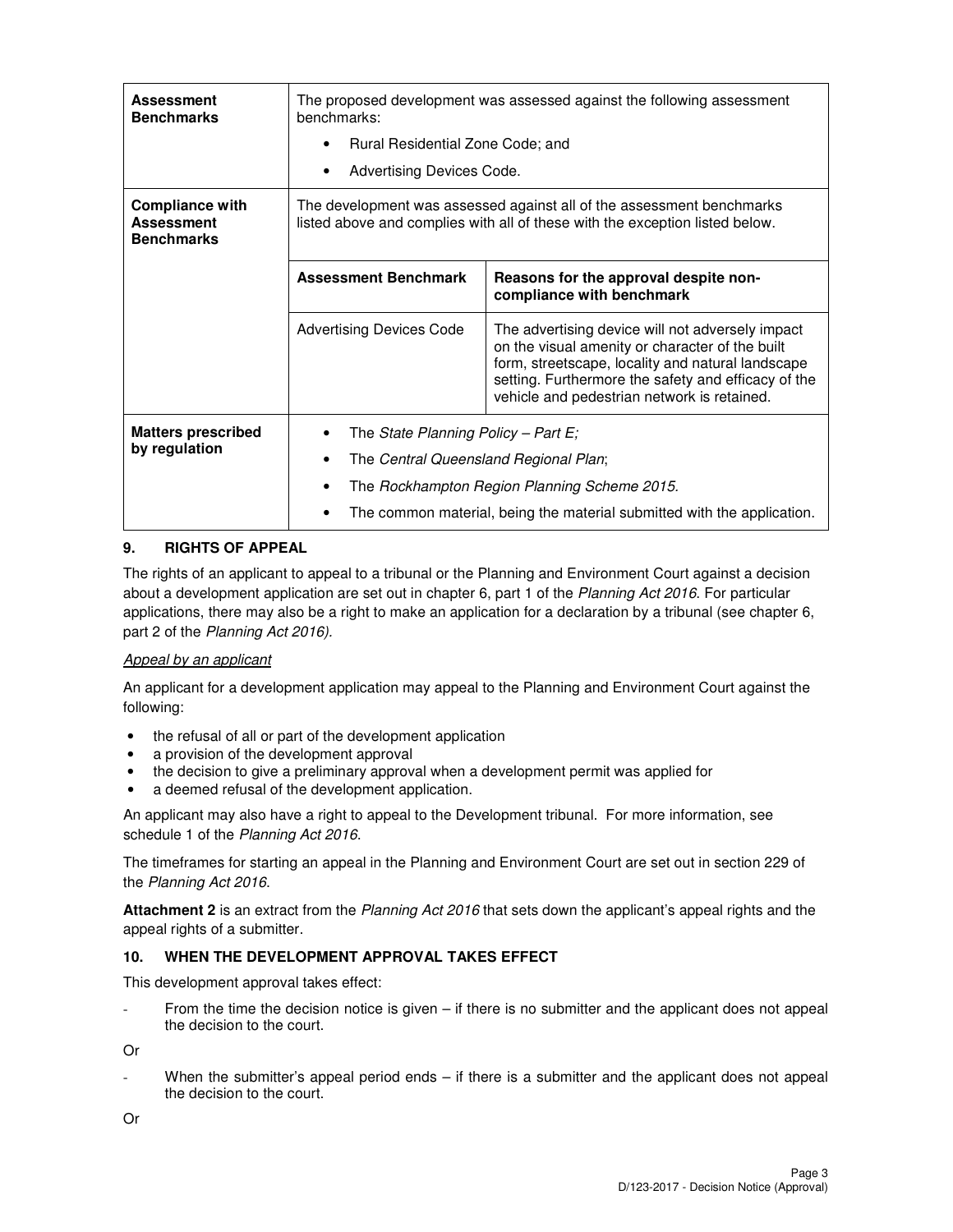- Subject to the decision of the court, when the appeal is finally decided – if an appeal is made to the court.

This approval will lapse unless substantially commenced within the above stated currency periods (refer to sections 85 of Planning Act 2016 for further details).

#### **11. ASSESSMENT MANAGER**

| Name: | Tarnya Fitzgibbon<br><b>COORDINATOR</b> | Signature: | Date: 01 June 2018 |
|-------|-----------------------------------------|------------|--------------------|
|       | <b>DEVELOPMENT ASSESSMENT</b>           |            |                    |

#### **Attachment 1 – Conditions of the approval**

Part 1 - Conditions imposed by the assessment manager [Note: where a condition is imposed about infrastructure under Chapter 4 of the Planning Act 2016, the relevant provision of the Act under which this condition was imposed must be specified.]

#### **Attachment 2—Extract on appeal rights**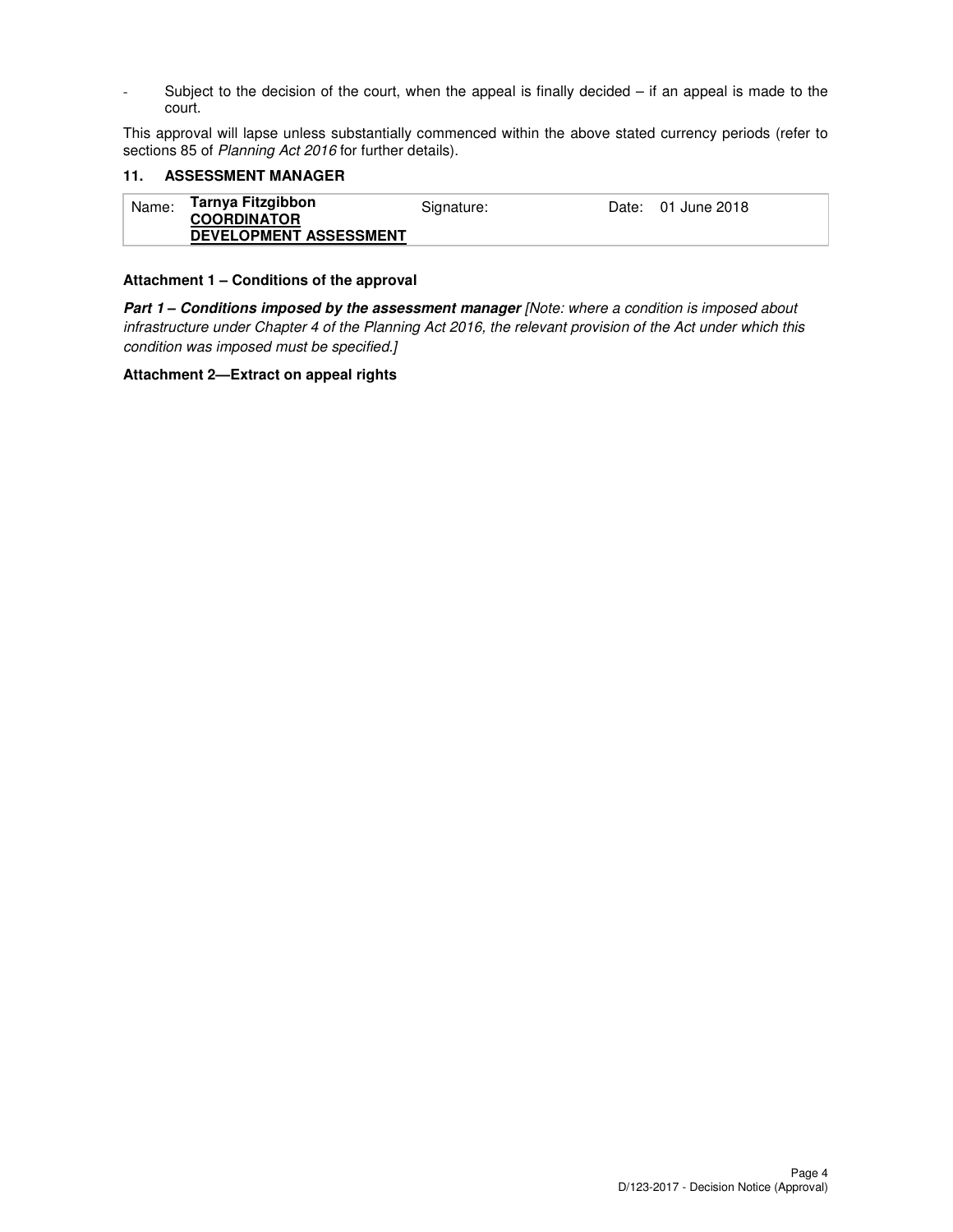

## **Attachment 1 – Part 1 Rockhampton Regional Council Conditions**

Planning Act 2016

- 1.0 ADMINISTRATION
- 1.1 The Developer and their employee, agent, contractor or invitee is responsible for ensuring compliance with the conditions of this development approval.
- 1.2 Where these Conditions refer to "Council" in relation to requiring Council to approve or to be satisfied as to any matter, or conferring on the Council a function, power or discretion, that role of the Council may be fulfilled in whole or in part by a delegate appointed for that purpose by the Council.
- 1.3 All conditions of this approval must be undertaken and completed to the satisfaction of Council, at no cost to Council.
- 1.4 The following further Development Permits must be obtained prior to the commencement of any works associated with their purposes:
	- 1.4.1 Building Works; and
	- 1.4.2 Road Reserve Works.
- 1.5 All works must be designed, constructed and maintained in accordance with the relevant Council policies, guidelines and standards, unless otherwise stated.
- 1.6 A Road Reserve Works Permit must be obtained prior to the erection of the advertising device, refer to: Rockhampton Regional Council Local Law No.1 (Administration) 2011, Subordinate Local Law No. 1.1 (Alteration or Improvement to Local Government Controlled Areas and Roads) 2011.
- 1.7 The advertising device must be removed:

Within two (2) weeks of Council issuing a written request and must be completed at the developer's expense and at no cost to Council including but not limited to restoration works associated with Council infrastructure.

Note: The advertising device is located where future infrastructure works are scheduled to take place, for more information refer to: 'Table SC3.5.3 Schedule of Works – Transport Network' of the Rockhampton Region Planning Scheme 2015.

OR

Within four (4) years of the date of this notice, whichever is the earlier.

## 2.0 APPROVED PLANS AND DOCUMENTS

2.1 The approved signage must be completed and maintained generally in accordance with the approved drawings and documents, except where amended by the conditions of this development approval.

| Plan/Document<br>Name                          | Prepared by        | Date      |       | Reference No.                  | Version<br>/Issue |
|------------------------------------------------|--------------------|-----------|-------|--------------------------------|-------------------|
| Proposed<br>Signage (Site Plan)   Land Pty Ltd | Estate   Edenbrook | 9<br>2018 | March | 6650-01-SIGN<br>(Sheet 1 of 2) | В                 |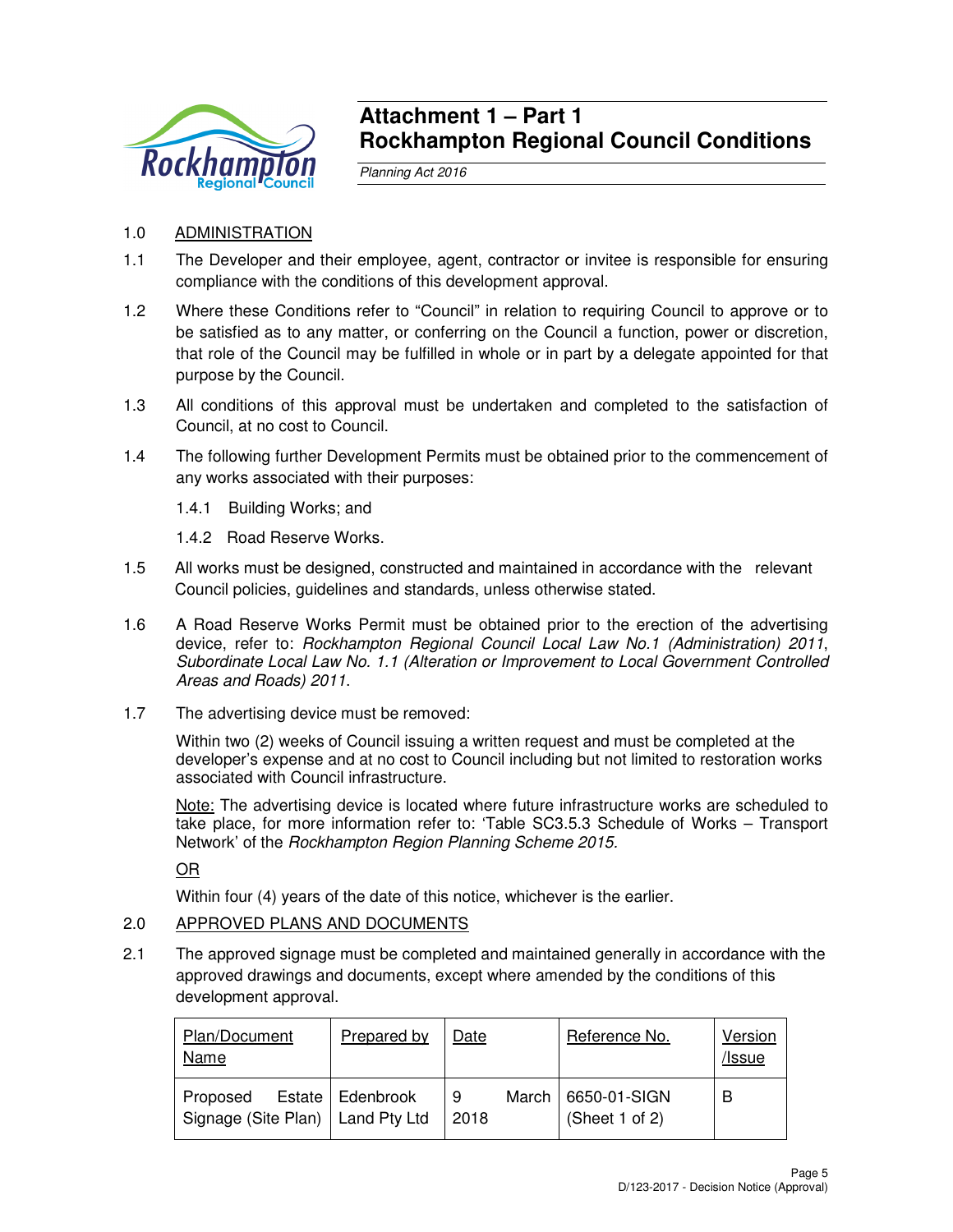| Plan/Document<br>Name                                                   | Prepared by               | Date      |       | Reference No.                  | Version<br>/Issue |
|-------------------------------------------------------------------------|---------------------------|-----------|-------|--------------------------------|-------------------|
| Estate<br>Proposed<br>Signage<br>(Perspective Views)<br>and Elevations) | Edenbrook<br>Land Pty Ltd | 9<br>2018 | March | 6650-01-SIGN<br>(Sheet 2 of 2) | В                 |

Note: The relevant plans must be signed by a Registered Professional Engineer of Queensland prior to the issue of the Certificate of Classification for Building Works.

- 2.2 A set of the above approved plans are returned to you as the Consultant. The Consultant is to supply one (1) Approved set to the contractor to be retained on site at all times during construction.
- 2.3 Where there is any conflict between the conditions of this approval and the details shown on the approved plans and documents, the conditions of this development approval must prevail.
- 2.4 The advertising device must be relocated one (1) metre south of the proposed location as shown on the approved plan (refer to condition 2.1).

Note: This is to ensure unimpeded access to the water hydrant located in proximity to the advertising device is retained.

2.5 Where conditions require the above plans or documents to be amended, the revised document(s) must be submitted for approval by Council prior to the submission of an application for a Development Permit for Building Works or for Road Reserve Works.

## 3.0 ASSET MANAGEMENT

3.1 Any alteration necessary to electricity, telephone, water mains, sewerage mains, and/or public utility installations resulting from the development or in connection with the development, must be at full cost to the Developer.

## 4.0 OPERATING PROCEDURE

- 4.1 The advertising device must be maintained by the developer in a safe, clean, tidy and sightly condition at all times to the same standard as it was when it was installed.
- 4.2 The device must only advertise purposes directly related to Edenbrook residential estate (refer to condition 2.1).
- 4.3 The advertising device, including but not limited to its text and images:
	- 4.3.1 must remain static at all times and not involve moving parts or flashing lights.
	- 4.3.2 must not imitate a traffic control device or include traffic instructions (for example 'stop');
	- 4.3.3 must not include any aspect of illumination nor any associated outdoor lighting devices such as but not limited to sensory lighting; and
	- 4.3.4 must not be capable of playing audio nor synchronised with any outdoor sound system utilised for advertising purposes.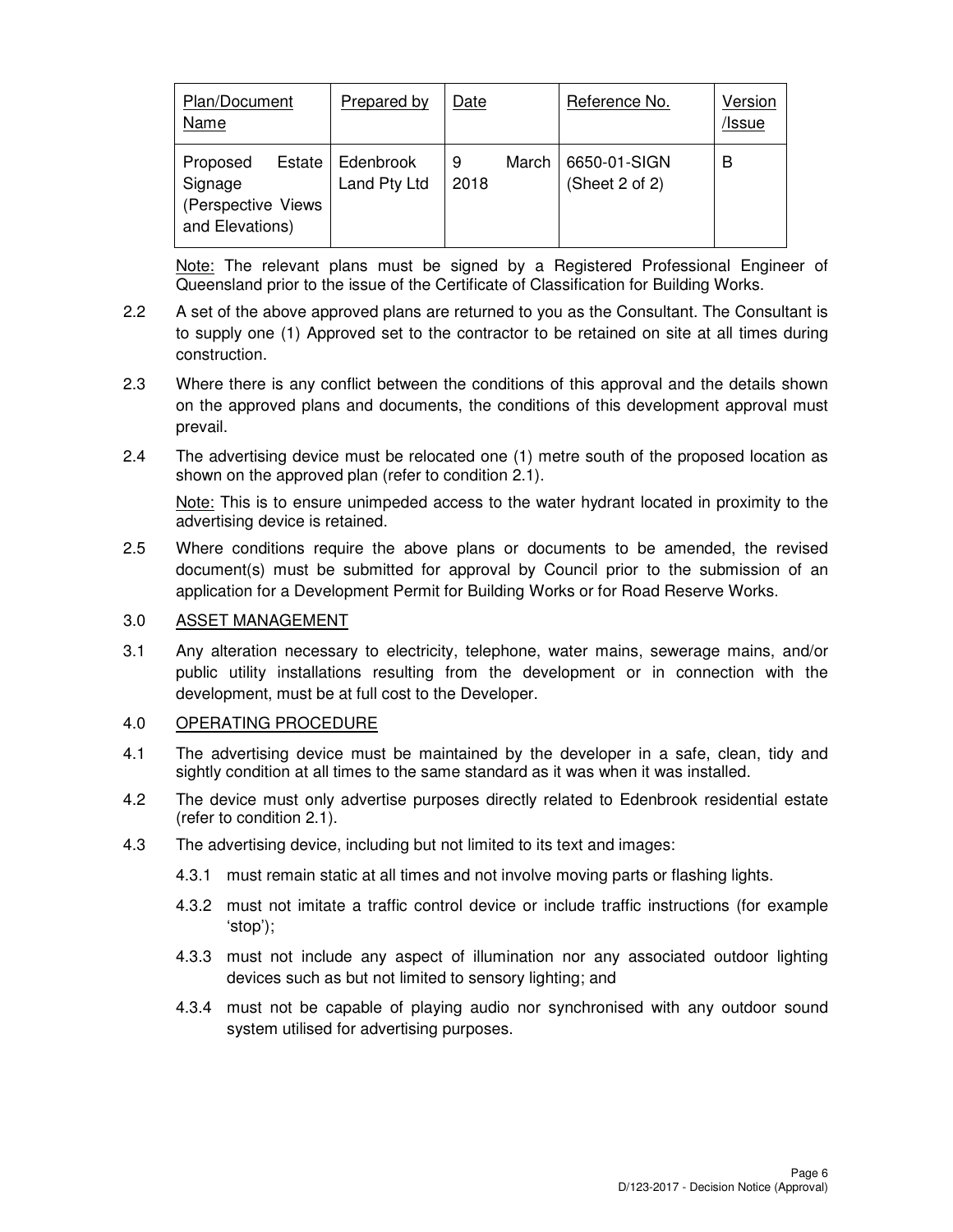## 5.0 CONSTRUCTION PROCEDURES

- 5.1 All Construction work and other associated activities are permitted only between 0630 hours and 1800 hours Monday to Saturday. No work is permitted on Sundays or public holidays. All requirements of the Environmental Protection Act and Environmental Protection Regulations must be observed at all times.
- 5.2 Any proposed works within the vicinity (or zone of influence) of existing Council infrastructure will not adversely affect the integrity of the infrastructure. Any restoration works required on existing Council infrastructure as a result of proposed works will be at developer's expense.
- 5.3 All construction materials, waste, waste skips, machinery and contractors' vehicles must be located and stored or parked within the site.

## ADVISORY NOTES

## NOTE 1. Aboriginal Cultural Heritage Act, 2003

It is advised that under section 23 of the Aboriginal Cultural Heritage Act 2003, a person who carries out an activity must take all reasonable and practicable measures to ensure the activity does not harm Aboriginal Cultural Heritage (the "cultural heritage duty of care"). Maximum penalties for breaching the duty of care are listed in the Aboriginal Cultural Heritage legislation. The information on Aboriginal Cultural Heritage is available on the Department of Aboriginal and Torres Strait Islander and Multicultural Affairs website www.datsima.qld.gov.au.

## NOTE 2. Asbestos Removal

Any demolition and/or removal works involving asbestos materials must be undertaken in accordance with the requirements of the Work Health and Safety Act 2011 and Public Health Act 2005.

### NOTE 3. General Environmental Duty

General environmental duty under the *Environmental Protection Act 1994* prohibits unlawful environmental nuisance caused by noise, aerosols, particles, dust, ash, fumes, light, odour or smoke beyond the boundaries of the property during all stages of the development including earthworks, construction and operation.

## NOTE 4. General Safety Of Public During Construction

The Work Health and Safety Act 2011 and Manual of Uniform Traffic Control Devices must be complied with in carrying out any construction works, and to ensure safe traffic control and safe public access in respect of works being constructed on a road.

### NOTE 5. Works in Road Reserve Permit

A Road Reserve Works Permit must be obtained prior to the erection of the advertising device, refer to: Rockhampton Regional Council Local Law No.1 (Administration) 2011, Subordinate Local Law No. 1.1 (Alteration or Improvement to Local Government Controlled Areas and Roads) 2011.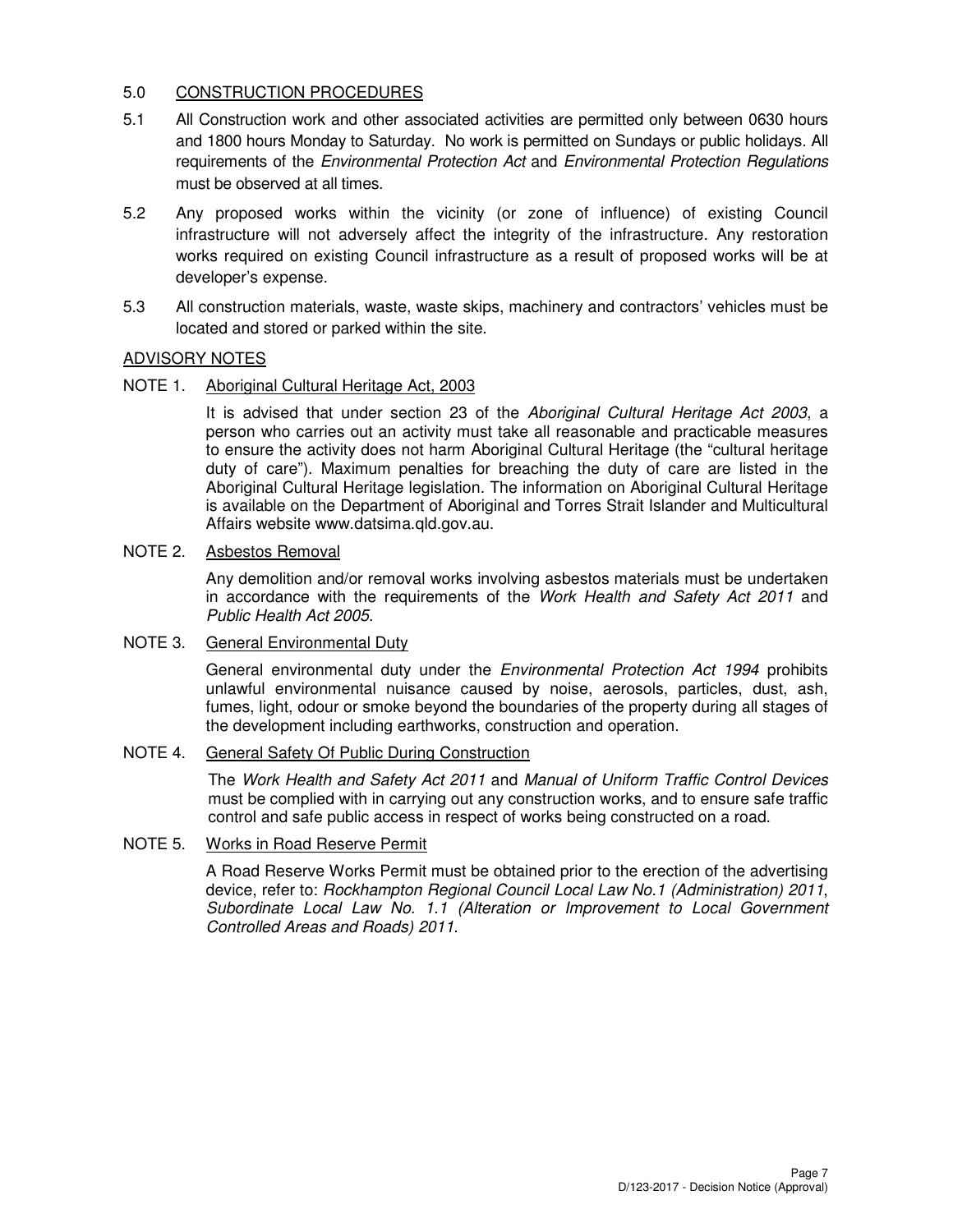

# **Attachment 2 - Appeal Rights**

PLANNING ACT 2016

The following is an extract from the Planning Act 2016 (Chapter 6)

#### **Appeal rights**

#### **229 Appeals to tribunal or P&E Court**

- (1) Schedule 1 states—
	- (a) matters that may be appealed to— (i) either a tribunal or the P&E Court; or (ii) only a tribunal; or (iii) only the P&E Court; and
	- (b) the person—
		- (i) who may appeal a matter (the **appellant**); and
		- (ii) who is a respondent in an appeal of the matter; and (iii) who is a co-respondent in an appeal of the matter; and
		- (iv) who may elect to be a co-respondent in an appeal of the matter.
- (2) An appellant may start an appeal within the appeal period.
- (3) The **appeal period** is—
	- (a) for an appeal by a building advisory agency—10 business days after a decision notice for the decision is given to the agency or
	- (b) for an appeal against a deemed refusal—at any time after the deemed refusal happens; or
	- (c) for an appeal against a decision of the Minister, under chapter 7, part 4, to register premises or to renew the registration of premises—20 business days after a notice is published under section 269(3)(a) or (4); or
	- (d) for an appeal against an infrastructure charges notice— 20 business days after the infrastructure charges notice is given to the person; or
	- (e) for an appeal about a deemed approval of a development application for which a decision notice has not been given—30 business days after the applicant gives the deemed approval notice to the assessment manager; or
	- (f) for any other appeal—20 business days after a notice of the decision for the matter, including an enforcement notice, is given to the person.
	- Note—

See the P&E Court Act for the court's power to extend the appeal period.

- (4) Each respondent and co-respondent for an appeal may be heard in the appeal.
- (5) If an appeal is only about a referral agency's response, the assessment manager may apply to the tribunal or P&E Court to withdraw from the appeal.
- (6) To remove any doubt, it is declared that an appeal against an infrastructure charges notice must not be about—
	- (a) the adopted charge itself; or
	- (b) for a decision about an offset or refund—
		- (i) the establishment cost of trunk infrastructure identified in a LGIP; or
		- (ii) the cost of infrastructure decided using the method
- included in the local government's charges resolution. **230 Notice of appeal**
- (1) An appellant starts an appeal by lodging, with the registrar of the tribunal or P&E Court, a notice of appeal that—
	- (a) is in the approved form; and
	- (b) succinctly states the grounds of the appeal.
- (2) The notice of appeal must be accompanied by the required fee.
- (3) The appellant or, for an appeal to a tribunal, the registrar must, within the service period, give a copy of the notice of appeal to—
- (a) the respondent for the appeal; and
- (b) each co-respondent for the appeal; and
- (c) for an appeal about a development application under schedule 1, table 1, item 1—each principal submitter for the development application; and
- (d) for an appeal about a change application under schedule 1, table 1, item 2—each principal submitter for the change application; and
- (e) each person who may elect to become a co-respondent for the appeal, other than an eligible submitter who is not a principal submitter in an appeal under paragraph  $(c)$  or  $(d)$ ; and
- (f) for an appeal to the P&E Court—the chief executive; and
- (g) for an appeal to a tribunal under another Act—any other person who the registrar considers appropriate.
- (4) The **service period** is—
	- (a) if a submitter or advice agency started the appeal in the P&E Court—2 business days after the appeal is started; or
	- (b) otherwise—10 business days after the appeal is started.
- (5) A notice of appeal given to a person who may elect to be a co-respondent must state the effect of subsection
- (6) A person elects to be a co-respondent by filing a notice of election, in the approved form, within 10 business days after the notice of appeal is given to the person*.*
- **231 Other appeals**
- (1) Subject to this chapter, schedule 1 and the P&E Court Act, unless the Supreme Court decides a decision or other matter under this Act is affected by jurisdictional error, the decision or matter is non-appealable.
- (2) The Judicial Review Act 1991, part 5 applies to the decision or matter to the extent it is affected by jurisdictional error.
- (3) A person who, but for subsection (1) could have made an application under the Judicial Review Act 1991 in relation to the decision or matter, may apply under part 4 of that Act for a statement of reasons in relation to the decision or matter.
- (4) In this section— **decision** includes—
	- (a) conduct engaged in for the purpose of making a decision; and
	- (b) other conduct that relates to the making of a decision; and
	- (c) the making of a decision or the failure to make a decision; and
	- (d) a purported decision; and
	- (e) a deemed refusal.

**non-appealable**, for a decision or matter, means the decision or matter—

- (a) is final and conclusive; and
- (b) may not be challenged, appealed against, reviewed, quashed, set aside or called into question in any other way under the Judicial Review Act 1991 or otherwise, whether by the Supreme Court, another court, a tribunal or another entity; and
- (c) is not subject to any declaratory, injunctive or other order of the Supreme Court, another court, a tribunal or another entity on any ground.

#### **232 Rules of the P&E Court**

- (1) A person who is appealing to the P&E Court must comply with the rules of the court that apply to the appeal.
- (2) However, the P&E Court may hear and decide an appeal even if the person has not complied with rules of the P&E Court.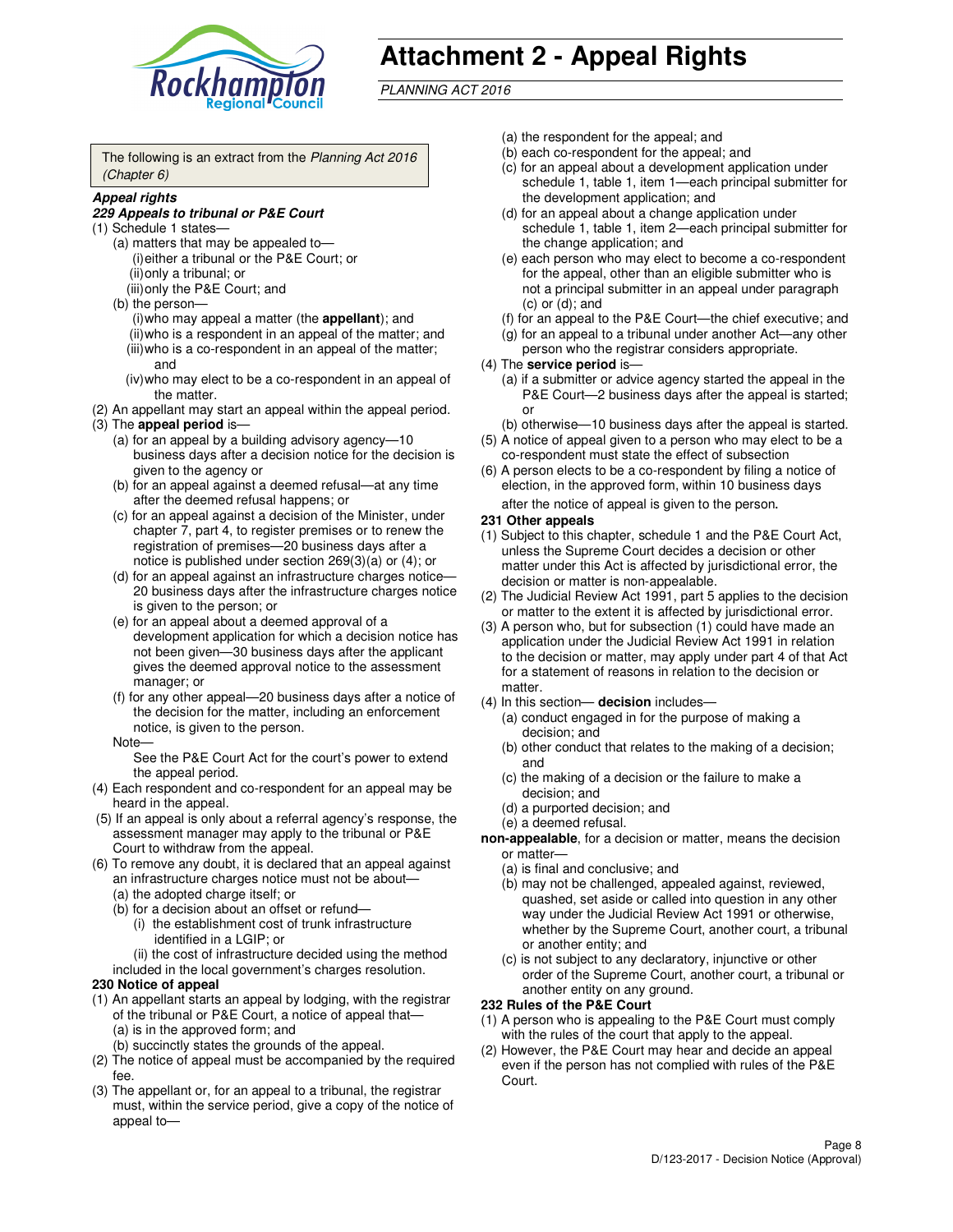

## **Appeal Rights**

PLANNING ACT 2016

## **Schedule 1**

## **Appeals section 229**

#### **1 Appeal rights and parties to appeals**

- (1) Table 1 states the matters that may be appealed to—(a) the P&E court; or (b) a tribunal.
- (2) However, table 1 applies to a tribunal only if the matter involves—
	- (a) the refusal, or deemed refusal of a development application, for—
	- (i) a material change of use for a classified building; or
	- (ii) operational work associated with building work, a retaining wall, or a tennis court; or
	- (b) a provision of a development approval for—
	- (i) a material change of use for a classified building; or
- (ii) operational work associated with building work, a retaining wall, or a tennis court; or
	- (c) if a development permit was applied for—the decision to give a preliminary approval for—
		- (i) a material change of use for a classified building; or
		- (ii) operational work associated with building work, a retaining wall, or a tennis court; or
	- (d) a development condition if—
		- (i) the development approval is only for a material change of use that involves the use of a building classified under the Building Code as a class 2 building; and
		- (ii) the building is, or is proposed to be, not more than 3 storeys; and
		- (iii) the proposed development is for not more than 60 sole-occupancy units; or
	- (e) a decision for, or a deemed refusal of, an extension application for a development approval that is only for a material change of use of a classified building; or
	- (f) a decision for, or a deemed refusal of, a change application for a development approval that is only for a material change of use of a classified building; or
	- (g) a matter under this Act, to the extent the matter relates to—
		- (i) the Building Act, other than a matter under that Act that may or must be decided by the Queensland Building and Construction Commission; or
		- (ii) the Plumbing and Drainage Act, part 4 or 5; or
	- (h) a decision to give an enforcement notice in relation to a matter under paragraphs (a) to (g); or
	- (i) a decision to give an infrastructure charges notice; or
	- (j) the refusal, or deemed refusal, of a conversion application; or
	- (k) a matter that, under another Act, may be appealed to the tribunal; or
	- (l) a matter prescribed by regulation.
- (3) Also, table 1 does not apply to a tribunal if the matter
	- involves—
	- (a) for a matter in subsection  $(2)(a)$  to  $(d)$ 
		- (i) a development approval for which the development application required impact assessment; and
		- (ii) a development approval in relation to which the assessment manager received a properly made submission for the development application; or
	- (b) a provision of a development approval about the identification or inclusion, under a variation approval, of a matter for the development.
- (4) Table 2 states the matters that may be appealed only to the P&E Court.
- (5) Table 3 states the matters that may be appealed only to the tribunal.
- (6) In each table—
	- (a) column 1 states the appellant in the appeal; and
	- (b) column 2 states the respondent in the appeal; and
	- (c) column 3 states the co-respondent (if any) in the appeal; and
	- (d) column 4 states the co-respondents by election (if any) in the appeal.
- $(7)$  If the chief executive receives a notice of appeal under section  $230(3)(f)$ , the chief executive may elect to be a corespondent in the appeal.

| Table 1<br>Appeals to the P&E Court and, for certain matters, to a tribunal                                      |                                                                                                                                                                                                                            |                        |                                |  |  |  |
|------------------------------------------------------------------------------------------------------------------|----------------------------------------------------------------------------------------------------------------------------------------------------------------------------------------------------------------------------|------------------------|--------------------------------|--|--|--|
| 1. Development applications<br>An appeal may be made against-<br>(c) a provision of the development approval; or | (a) the refusal of all or part of the development application; or<br>(b) the deemed refusal of the development application; or<br>(d) if a development permit was applied for—the decision to give a preliminary approval. |                        |                                |  |  |  |
| Column 1                                                                                                         | Column 2                                                                                                                                                                                                                   | Column 3               | Column 4                       |  |  |  |
| Appellant                                                                                                        | Co-respondent<br>Co-respondent by election<br>Respondent                                                                                                                                                                   |                        |                                |  |  |  |
| $($ if any $)$<br>$($ if any $)$                                                                                 |                                                                                                                                                                                                                            |                        |                                |  |  |  |
| The applicant                                                                                                    | The assessment                                                                                                                                                                                                             | If the appeal is about | 1 A concurrence agency that is |  |  |  |
| not a co-respondent<br>a concurrence<br>manager                                                                  |                                                                                                                                                                                                                            |                        |                                |  |  |  |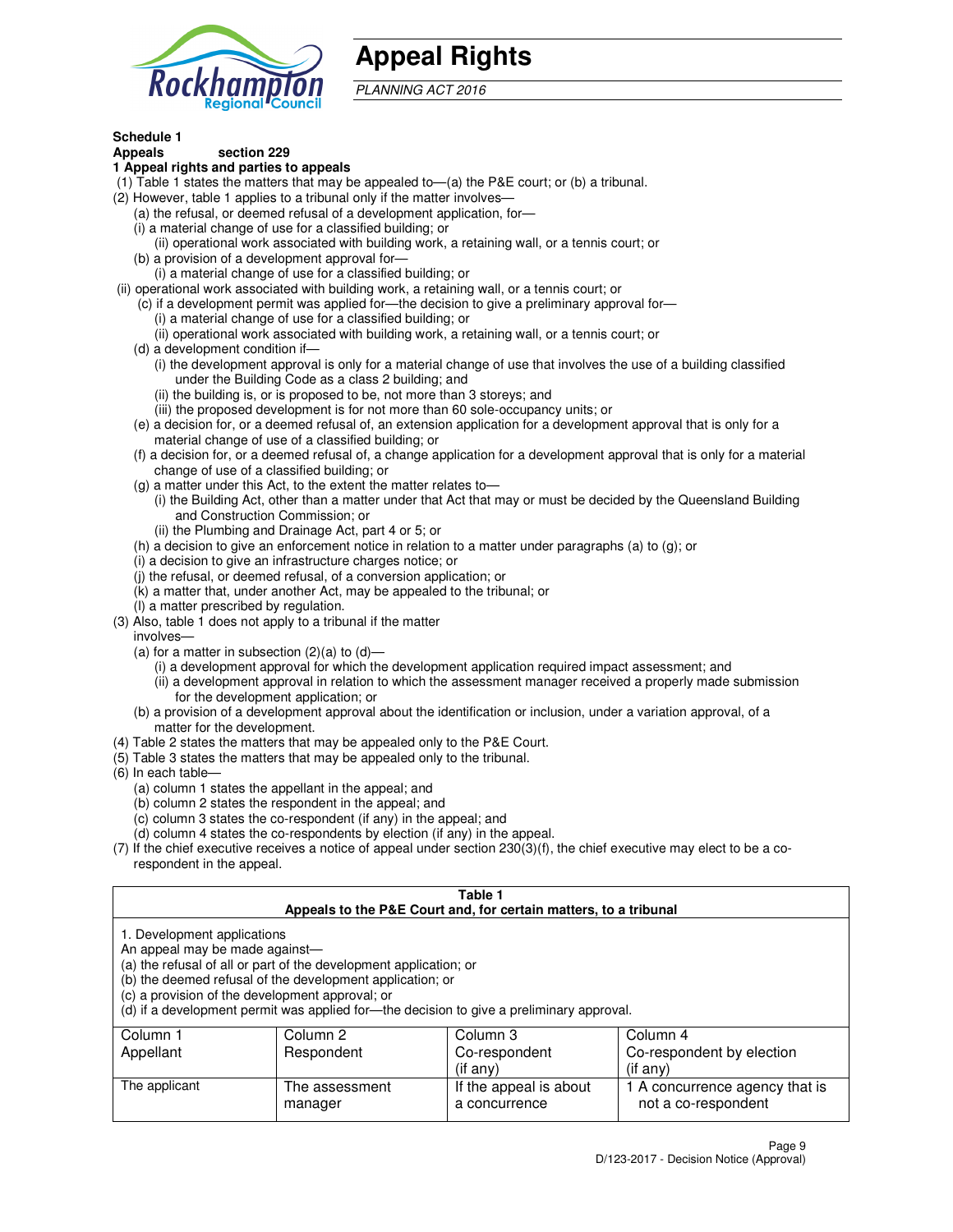| Table 1<br>Appeals to the P&E Court and, for certain matters, to a tribunal                                                                                                                             |                                   |                                                                 |                                                                                                                                                                                                                                                                                                                                                 |  |
|---------------------------------------------------------------------------------------------------------------------------------------------------------------------------------------------------------|-----------------------------------|-----------------------------------------------------------------|-------------------------------------------------------------------------------------------------------------------------------------------------------------------------------------------------------------------------------------------------------------------------------------------------------------------------------------------------|--|
|                                                                                                                                                                                                         |                                   | agency's referral<br>response-the<br>concurrence agency         | 2 If a chosen Assessment<br>manager is the respondent-<br>the prescribed assessment<br>manager<br>3 Any eligible advice agency for<br>the application<br>4 Any eligible submitter for the<br>application                                                                                                                                        |  |
| 2. Change applications<br>An appeal may be made against-<br>(b) a deemed refusal of a change application.                                                                                               |                                   |                                                                 | (a) a responsible entity's decision for a change application, other than a decision made by the P&E court; or                                                                                                                                                                                                                                   |  |
| Column 1<br>Appellant                                                                                                                                                                                   | Column <sub>2</sub><br>Respondent | Column <sub>3</sub><br>Co-respondent<br>(if any)                | Column 4<br>Co-respondent by election<br>(if any)                                                                                                                                                                                                                                                                                               |  |
| 1 The applicant<br>2 If the responsible<br>entity is the<br>assessment<br>manager-an<br>affected entity that<br>gave a pre-request<br>notice or response<br>notice                                      | The responsible<br>entity         | If an affected entity<br>starts the appeal-the<br>applicant     | 1 A concurrence agency for the<br>development application<br>2 If a chosen assessment<br>manager is the respondent-<br>the prescribed assessment<br>manager<br>3 A private certifier for the<br>development application<br>4 Any eligible advice agency for<br>the change application<br>5 Any eligible submitter for the<br>change application |  |
| 3. Extension applications<br>An appeal may be made against-<br>(a) the assessment manager's decision about an extension application; or<br>(b) a deemed refusal of an extension application.            |                                   |                                                                 |                                                                                                                                                                                                                                                                                                                                                 |  |
| Column 1<br>Appellant                                                                                                                                                                                   | Column <sub>2</sub><br>Respondent | Column <sub>3</sub><br>Co-respondent<br>(if any)                | Column 4<br>Co-respondent by election<br>(if any)                                                                                                                                                                                                                                                                                               |  |
| 1 The applicant<br>1<br>For a matter other<br>2<br>than a deemed<br>refusal of an<br>extension<br>application $-$ a<br>concurrence<br>agency, other than<br>the chief executive,<br>for the application | The assessment<br>manager         | If a concurrence<br>agency starts the<br>appeal - the applicant | If a chosen assessment<br>manager is the respondent $-$ the<br>prescribed assessment manager                                                                                                                                                                                                                                                    |  |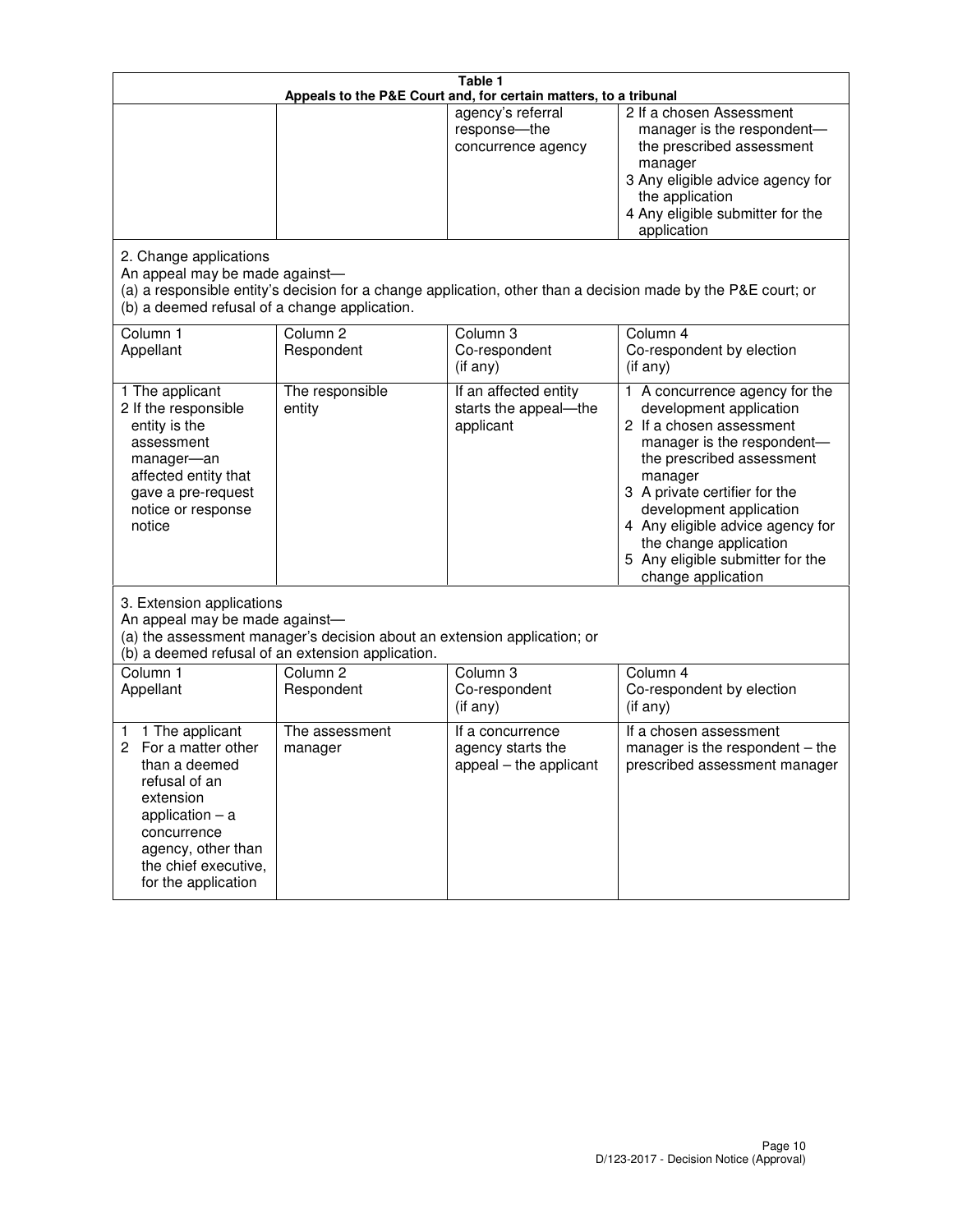#### **Table 1 Appeals to the P&E Court and, for certain matters, to a tribunal**

4. Infrastructure charges notices

An appeal may be made against an infrastructure charges notice on 1 or more of the following grounds

- a) The notice involved an error relating to
	- (i) The application of the relevant adopted charge; or
- Examples of errors in applying an adopted charge
	- The incorrect application of gross floor area for a non-residential development
	- Applying an incorrect 'use category', under a regulation, to the development
		- (i) The working out of extra demands, for section 120; or
		- (ii) An offset or refund; or
- b) The was no decision about an offset or refund; or
- c) If the infrastructure charges notice states a refund will be given the timing for giving the refund; or
- d) The amount of the charge is so unreasonable that no reasonable relevant local government could have imposed the amount.

| Column 1<br>Appellant                                    | Column 2<br>Respondent                                                    | Column 3<br>Co-respondent<br>$($ if any $)$ | Column 4<br>Co-respondent by election<br>$($ if any $)$ |
|----------------------------------------------------------|---------------------------------------------------------------------------|---------------------------------------------|---------------------------------------------------------|
| The person given the<br>Infrastructure charges<br>notice | The local government<br>that gave the<br>infrastructure charges<br>notice |                                             |                                                         |

5. Conversion applications

An appeal may be made against—

(a) the refusal of a conversion application; or

(b) a deemed refusal of a conversion application.

| Column 1<br>Appellant | Column 2<br>Respondent                                                  | Column 3<br>Co-respondent<br>$($ if any $)$ | Column 4<br>Co-respondent by election<br>$($ if any $)$ |
|-----------------------|-------------------------------------------------------------------------|---------------------------------------------|---------------------------------------------------------|
| The applicant         | The local government<br>to which the conversion<br>application was made |                                             |                                                         |

6. Enforcement notices

An appeal may be made against the decision to give an enforcement notice.

| Column 1<br>Appellant                      | Column 2<br>Respondent       | Column 3<br>Co-respondent<br>$($ if any $)$ | Column 4<br>Co-respondent by election<br>(if any)                                                                                                                          |
|--------------------------------------------|------------------------------|---------------------------------------------|----------------------------------------------------------------------------------------------------------------------------------------------------------------------------|
| The person given the<br>enforcement notice | The enforcement<br>authority |                                             | If the enforcement authority is<br>not the local government for<br>the premises in relation to which<br>the offence is alleged to have<br>happened-the local<br>government |

#### **Table 2 Appeals to the P&E Court only**

1. Appeals from tribunal

An appeal may be made against a decision of a tribunal, other than a decision under

section 252, on the ground of—

(a) an error or mistake in law on the part of the tribunal; or

(b) jurisdictional error.

| Column 1<br>Appellant                             | Column 2<br>Respondent                                    | Column 3<br>Co-respondent<br>$($ if any $)$ | Column 4<br>Co-respondent by election<br>(i f any) |
|---------------------------------------------------|-----------------------------------------------------------|---------------------------------------------|----------------------------------------------------|
| A party to the<br>proceedings for the<br>decision | The other party to the<br>proceedings for the<br>decision | -                                           |                                                    |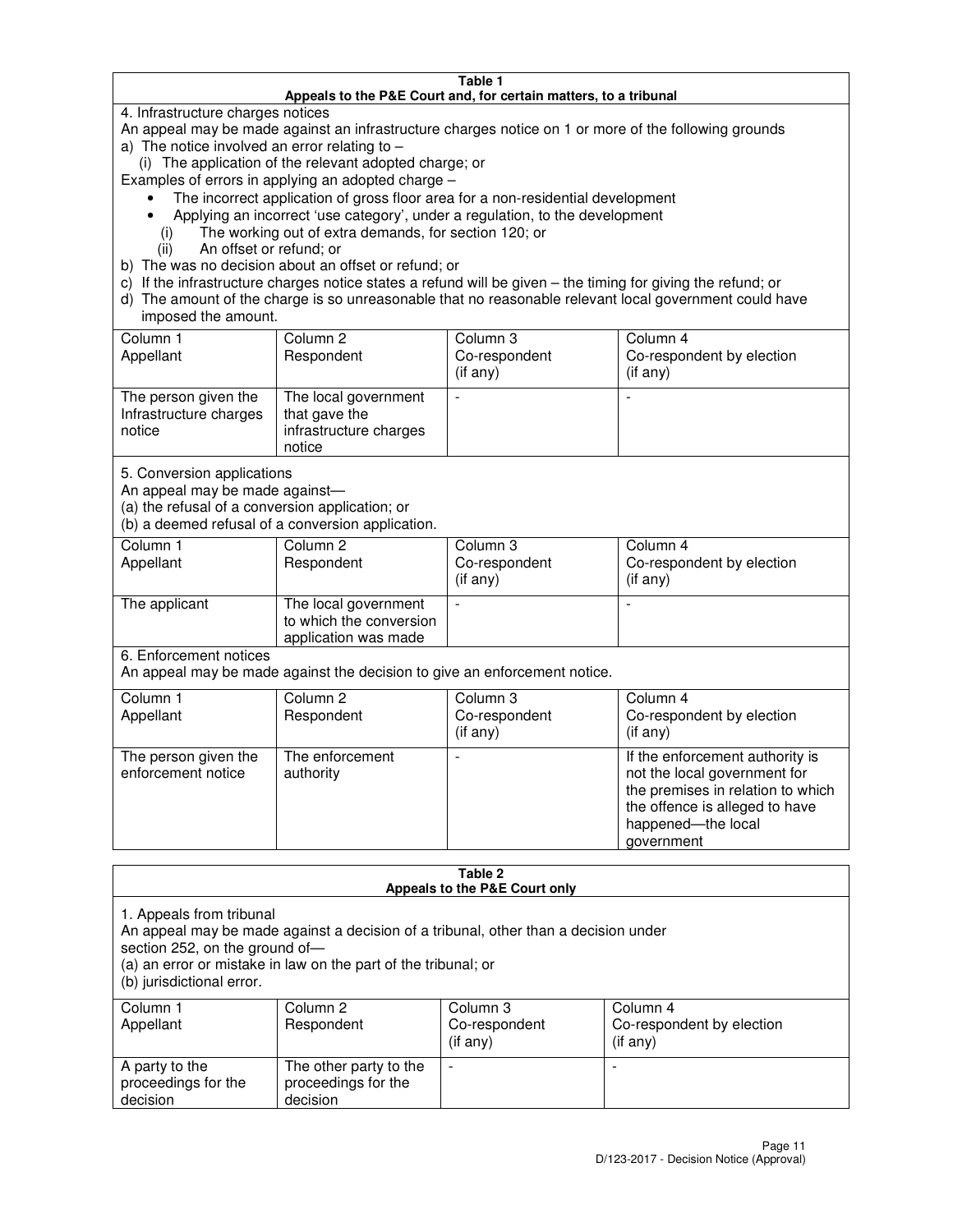#### **Table 2 Appeals to the P&E Court only**

2. Eligible submitter appeals

An appeal may be made against the decision to give a development approval, or an approval for a change application, to the extent that the decision relates to—

(a) any part of the development application for the development approval that required impact assessment; or (b) a variation request.

| Column 1<br>Appellant                                                                                                                                                                                                                                                                                                                                                                                              | Column 2<br>Respondent                                                                                                     | Column 3<br>Co-respondent<br>(if any)                                                                                     | Column 4<br>Co-respondent by election<br>$(if$ any)  |
|--------------------------------------------------------------------------------------------------------------------------------------------------------------------------------------------------------------------------------------------------------------------------------------------------------------------------------------------------------------------------------------------------------------------|----------------------------------------------------------------------------------------------------------------------------|---------------------------------------------------------------------------------------------------------------------------|------------------------------------------------------|
| 1 For a development<br>application-an<br>eligible submitter for<br>the development<br>application<br>2 For a change<br>application-an<br>eligible submitter for<br>the change<br>application                                                                                                                                                                                                                       | 1 For a development<br>application-the<br>assessment<br>manager<br>2 For a change<br>application-the<br>responsible entity | 1 The applicant<br>2 If the appeal is<br>about a concurrence<br>agency's referral<br>response---the<br>concurrence agency | Another eligible<br>submitter for the<br>application |
| 3. Eligible submitter and eligible advice agency appeals<br>An appeal may be made against a provision of a development approval, or failure to<br>include a provision in the development approval, to the extent the matter relates to-<br>(a) any part of the development application or the change application, for the development approval, that<br>required impact assessment; or<br>(b) a variation request. |                                                                                                                            |                                                                                                                           |                                                      |
| Column 1                                                                                                                                                                                                                                                                                                                                                                                                           | Column <sub>2</sub>                                                                                                        | Column 3                                                                                                                  | Column 4                                             |
| Appellant                                                                                                                                                                                                                                                                                                                                                                                                          | Respondent                                                                                                                 | Co-respondent<br>(if any)                                                                                                 | Co-respondent by election<br>(if any)                |
| 1 For a development<br>application-an<br>eligible submitter for                                                                                                                                                                                                                                                                                                                                                    | 1 For a development<br>application-the<br>assessment                                                                       | 1 The applicant<br>2 If the appeal is<br>about a concurrence                                                              | Another eligible submitter for the<br>application    |

agency's referral response—the concurrence agency

change application 4. Compensation claims

the development application 2 For a change application—an eligible submitter for

the change application 3 An eligible advice agency for the development application or

An appeal may be made against—

(a) a decision under section 32 about a compensation claim; or

manager 2 For a change application—the responsible entity

(b) a decision under section 265 about a claim for compensation; or

(c) a deemed refusal of a claim under paragraph (a) or (b).

| Column 1<br>Appellant                      | Column 2<br>Respondent                                 | Column 3<br>Co-respondent<br>(if any) | Column 4<br>Co-respondent by election<br>$($ if any $)$ |  |
|--------------------------------------------|--------------------------------------------------------|---------------------------------------|---------------------------------------------------------|--|
| A person dissatisfied<br>with the decision | The local<br>government to which<br>the claim was made | -                                     |                                                         |  |
| 5. Registered premises                     |                                                        |                                       |                                                         |  |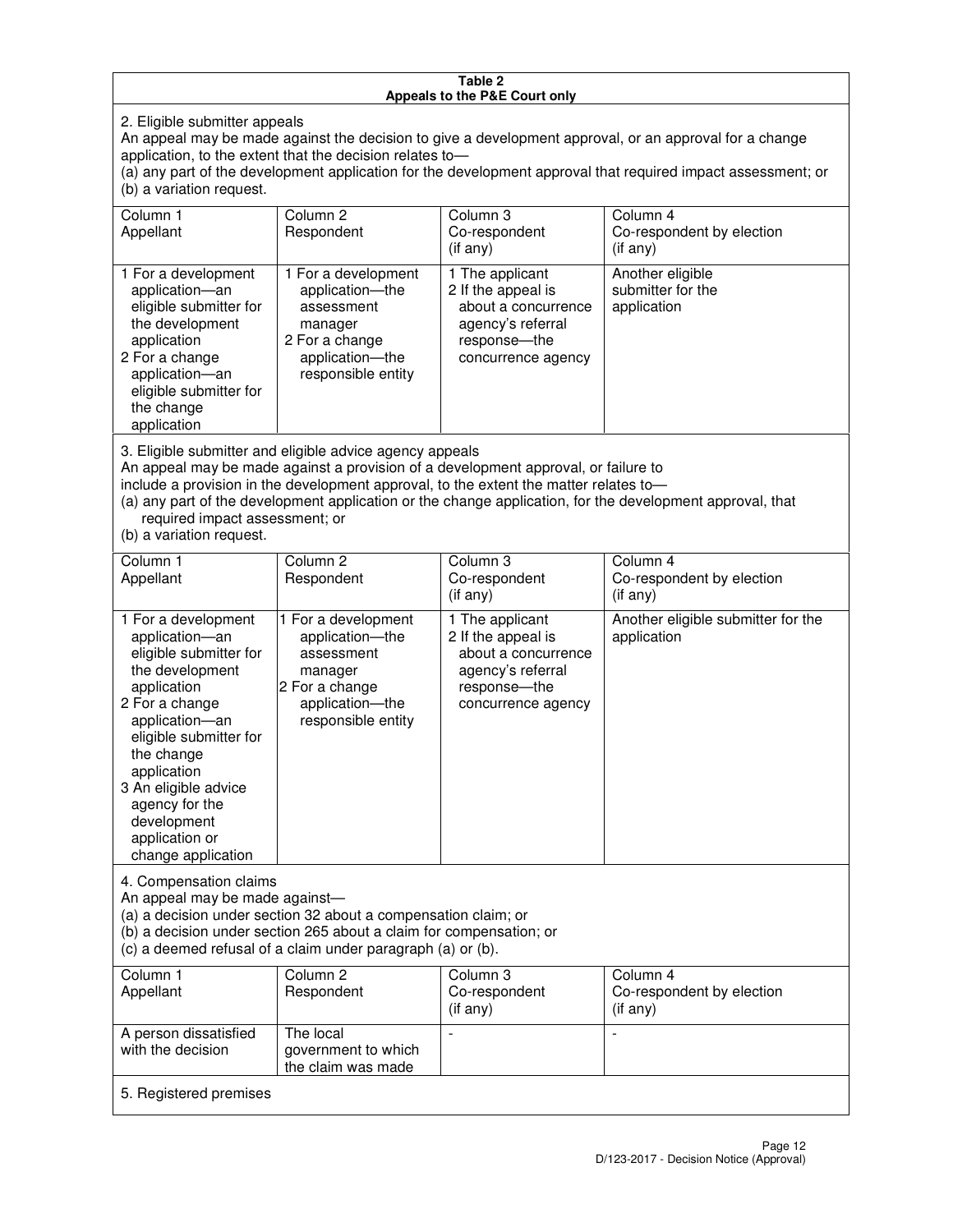| Table 2                                                                                                                                                                                                                                                                                                              |                                   |                                         |                                                                                                                                                                             |  |
|----------------------------------------------------------------------------------------------------------------------------------------------------------------------------------------------------------------------------------------------------------------------------------------------------------------------|-----------------------------------|-----------------------------------------|-----------------------------------------------------------------------------------------------------------------------------------------------------------------------------|--|
| Appeals to the P&E Court only<br>An appeal may be made against a decision of the Minister under chapter 7, part 4.                                                                                                                                                                                                   |                                   |                                         |                                                                                                                                                                             |  |
| Column 1                                                                                                                                                                                                                                                                                                             | Column <sub>2</sub>               | Column <sub>3</sub>                     | Column 4                                                                                                                                                                    |  |
| Appellant                                                                                                                                                                                                                                                                                                            | Respondent                        | Co-respondent<br>(if any)               | Co-respondent by election<br>(if any)                                                                                                                                       |  |
| 1 A person given a<br>decision notice about<br>the decision<br>2 If the decision is to<br>register premises or<br>renew the<br>registration of<br>premises-an owner<br>or occupier of<br>premises in the<br>affected area for the<br>registered premises<br>who is dissatisfied<br>with the decision                 | <b>The Minister</b>               | ÷,                                      | If an owner or occupier starts the<br>appeal – the owner of the<br>registered premises                                                                                      |  |
| 6. Local laws<br>An appeal may be made against a decision of a local government, or conditions applied,<br>under a local law about-<br>(a) the use of premises, other than a use that is the natural and ordinary consequence of prohibited<br>development; or<br>(b) the erection of a building or other structure. |                                   |                                         |                                                                                                                                                                             |  |
| Column 1<br>Appellant                                                                                                                                                                                                                                                                                                | Column 2<br>Respondent            | Column 3<br>Co-respondent<br>(if any)   | Column 4<br>Co-respondent by election<br>(if any)                                                                                                                           |  |
| A person who-<br>(a) applied for the<br>decision; and<br>(b) is dissatisfied with<br>the decision or<br>conditions.                                                                                                                                                                                                  | The local government              |                                         |                                                                                                                                                                             |  |
|                                                                                                                                                                                                                                                                                                                      |                                   | Table 3<br>Appeals to the tribunal only |                                                                                                                                                                             |  |
| 1. Building advisory agency appeals<br>An appeal may be made against giving a development approval for building work to the extent the building<br>work required code assessment against the building assessment provisions.                                                                                         |                                   |                                         |                                                                                                                                                                             |  |
| Column 1<br>Appellant                                                                                                                                                                                                                                                                                                | Column <sub>2</sub><br>Respondent | Column 3<br>Co-respondent<br>(if any)   | Column 4<br>Co-respondent by election<br>(if any)                                                                                                                           |  |
| A building advisory<br>agency for the<br>development application<br>related to the approval                                                                                                                                                                                                                          | The assessment<br>manager         | The applicant                           | 1 A concurrence agency for the<br>development application<br>related to the approval<br>2 A private certifier for the<br>development application<br>related to the approval |  |
| 3. Certain decisions under the Building Act and the Plumbing and Drainage Act<br>An appeal may be made against a decision under-<br>(a) the Building Act, other than a decision made by the Queensland Building and Construction Commission; or<br>(b) the Plumbing and Drainage Act, part 4 or 5.                   |                                   |                                         |                                                                                                                                                                             |  |
| Column 1<br>Appellant                                                                                                                                                                                                                                                                                                | Column <sub>2</sub><br>Respondent | Column 3<br>Co-respondent<br>(if any)   | Column 4<br>Co-respondent by election<br>(if any)                                                                                                                           |  |